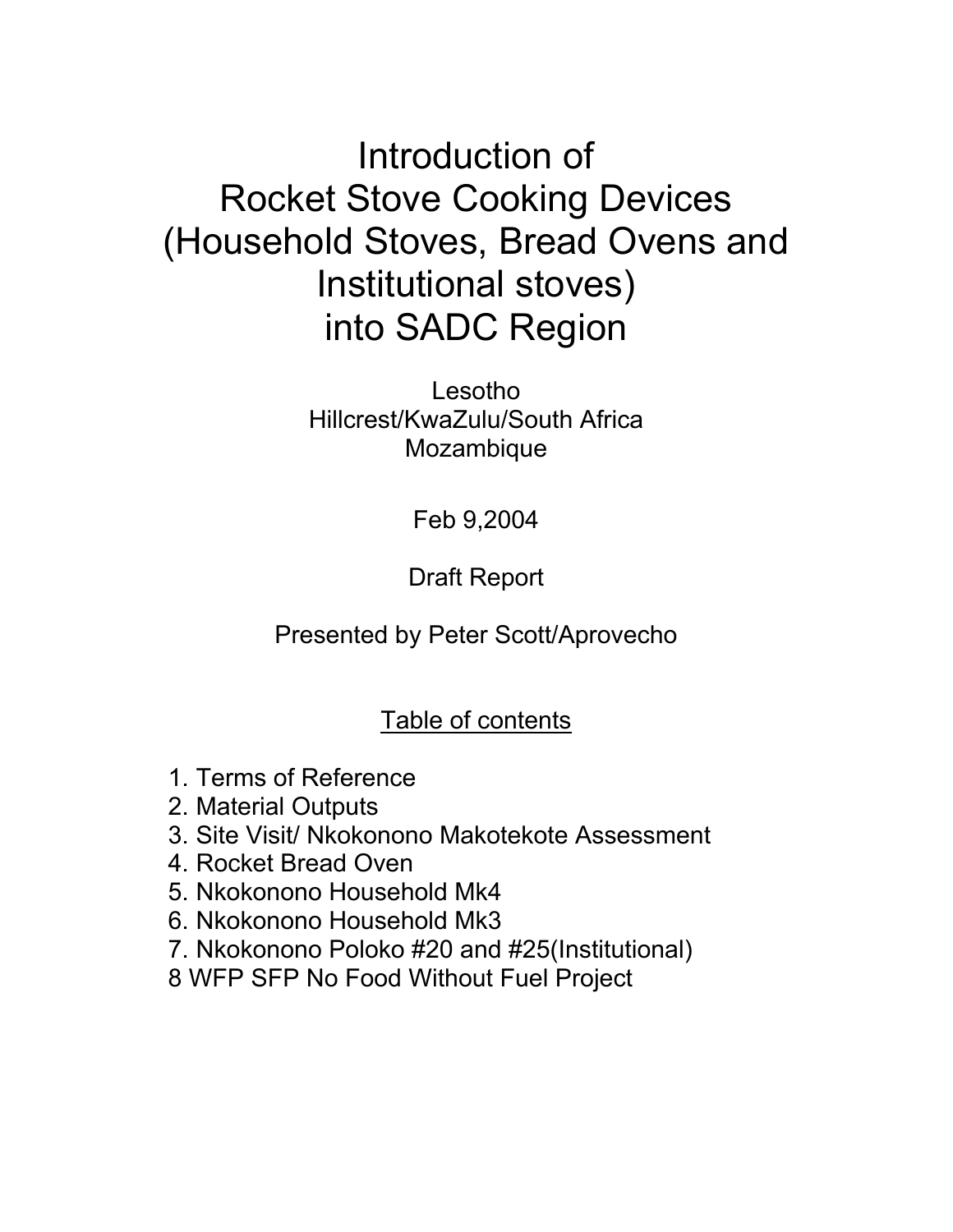# 1.0 Terms of References

Three SADC countries - Lesotho, South Africa (KwaZulu/Natal) and Mozambique - were chosen as target countries for Rocket Stove dissemination.

### 1.1 Lesotho Sept  $14^{\text{th}}$ - Oct  $28^{\text{th}}$

The original Terms of Reference specified 2 goals (later expanded to three) for Lesotho:

- 1. To work with the World food Program, Ministry of Education and local schools to design, produce, and disseminate 2 unique fuel-efficient cook stoves to support WFP's school feeding programs.
- 2. To redesign the household Rocket stove (known locally as the Nkokonono or 'big man') that was introduced in March 2003. The goal was to increase its durability and increase its consumer appeal, with the intention that artisans throughout Southern Africa could then easily reproduce the design.
- 3. During the last 2 weeks due to requests from Local Government and ATS staff members - it was decided to expand the TOR to include design work on a portable bread oven that would be used in rural communities to generate income and increase food security.

From Sept 14<sup>th</sup> to Oct 28<sup>th,</sup> **7 new cooking prototypes were introduced into Lesotho**. These stoves were original designs that were built using Rocket Stove principles created by Dr Larry Winiarski and Aprovecho Re search Center . The stoves were designed and built in cooperation with the staff of the Appropriate Technology Section (ATS) of Local Government, the consultant and Jayme Vineyard.

# 2.0 Materials Outputs



#### **48-loaf bread oven**

 The oven is made from 1.2, 1.6mm and 2.0 mild sheet steel, fired insulated ceramic tiles, and vermiculite. This stove is presently being remodeled by the staff of ATS to accommodate a larger bread pan.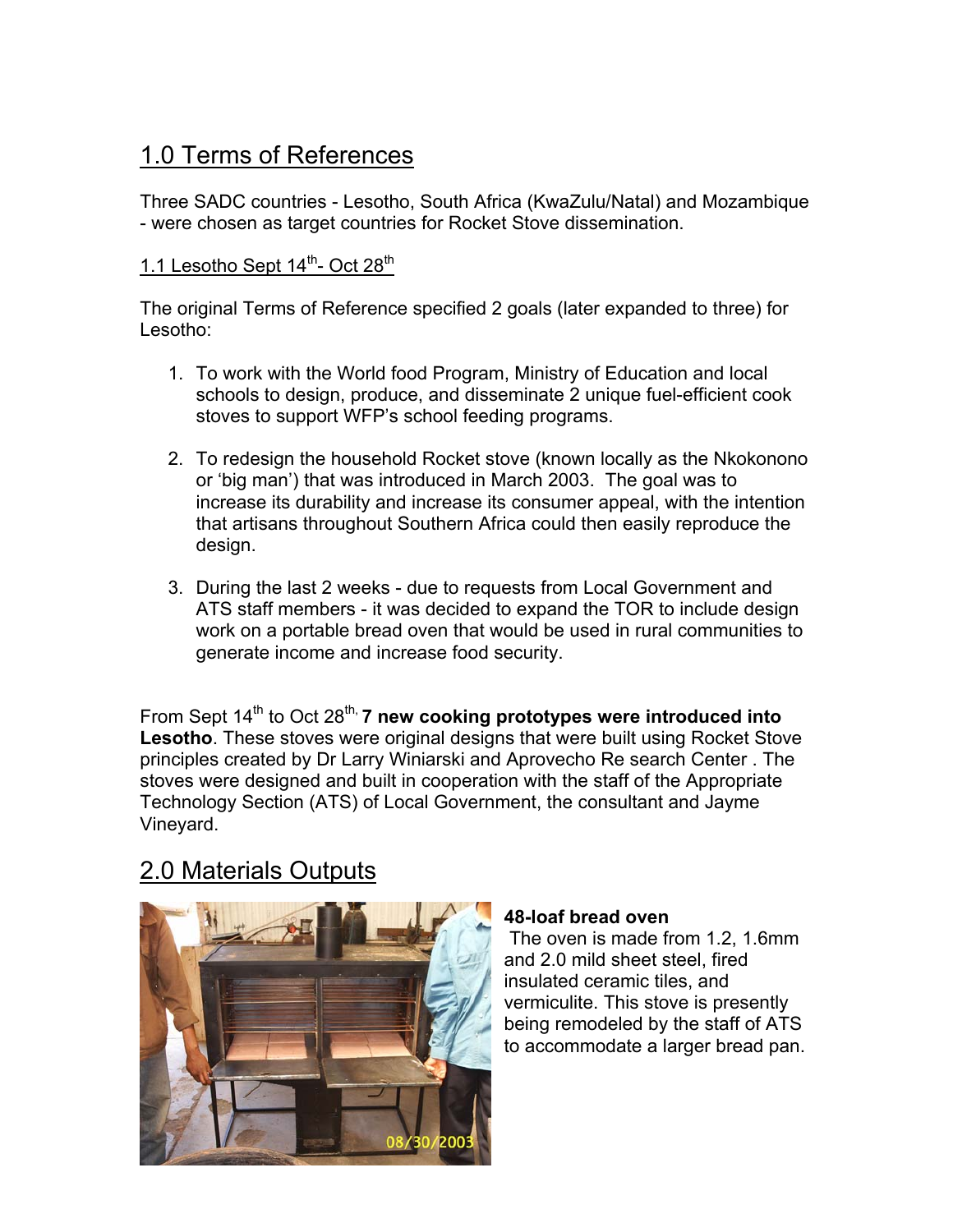# 3 versions of the Household Nkokonono Stove were built



#### **Nkokonono Mk1**

The original Makotekote Nkokonono- designed in collaboration with Michael Hones in March 2003 utilized recycled tin cans to support the 6 brick VIC (vernacular insulated ceramic) combustion chamber. Although there are some questions about the durability of this version- the tin cans around the mouth of the combustion chamber degrade in a few months- there is still interest in it due to its low cost, simplicity, and unique aesthetics. This stove retails for approx 120Rand.



#### **Nkokonono Mk2**

The first modification of the original Nkokonono also incorporated used tin cans as a lightweight structure to support the insulated bricks. To increase the durability of the stove, the cans were placed inside a1.2 mm sheet metal shroud. This model was later **discarded** because it used more sheet metal than was necessary and would have been difficult to replicate in areas where used pop cans were not available.

#### **Nkokonono Mk3**

This version has the same general geometry as the Mk2 but discards the tin cans and reduces the amount of sheet metal required. To support the stove body a stand is required. The stand is relatively inexpensive (20R) and can be built at different heights to suit the cook's needs. With metal purchased from Bloomfontein (South Africa) the material cost for the stove body drops to approx 50 Rand (approx US\$7).

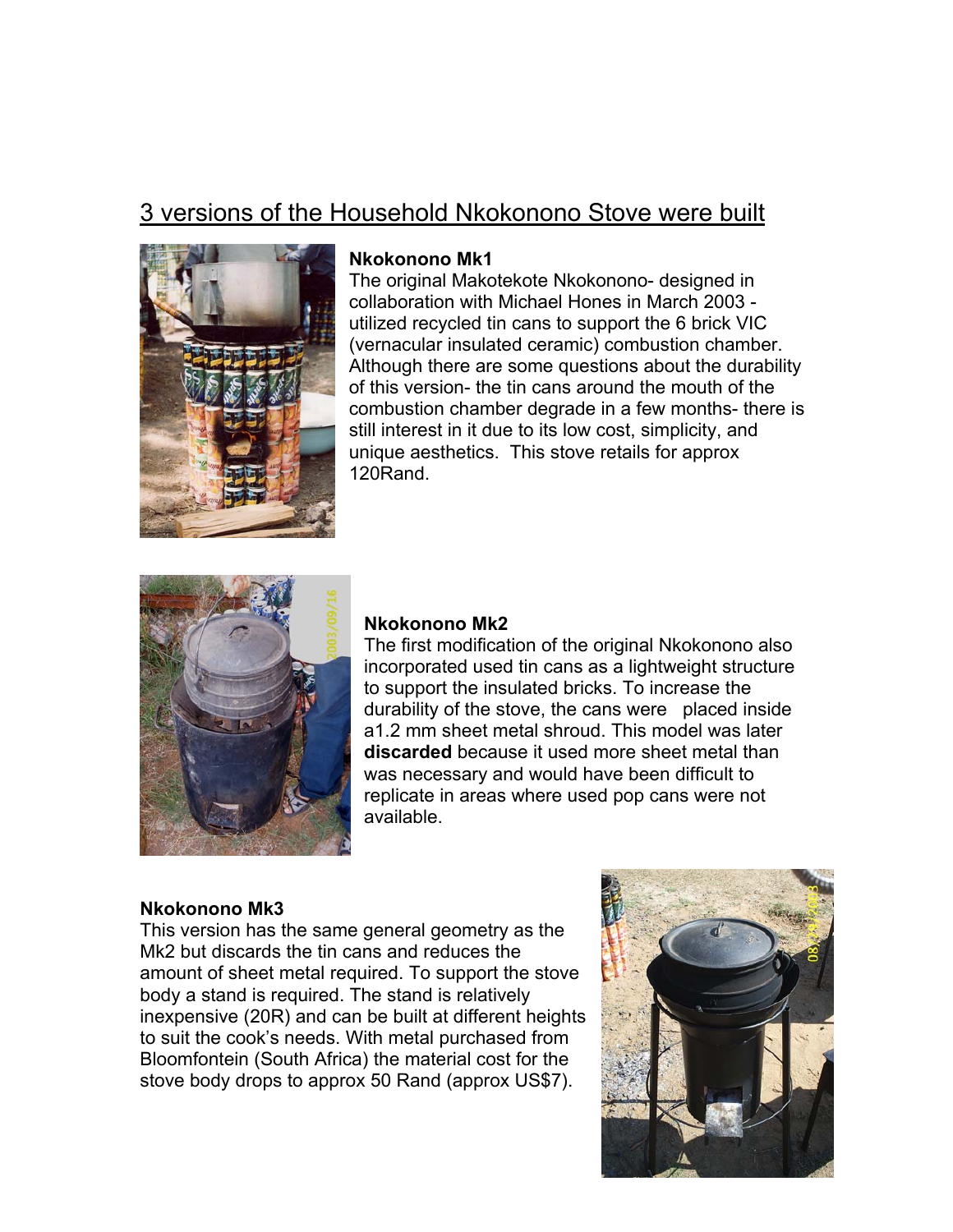

### **Nkokonono MK4**

This is exactly the same as the Mk3 except that it incorporates the less expensive cement vermiculite monolithic combustion chamber. This version needs to be field-tested before large-scale production can begin. Until then, the Mk 3 is still a viable alternative for production.

## Three versions of the Nkokonono Poloko Stove were built.



### **Nkokonono #25 Mk1**

The first Nkokonono Poloko was built as a modification of the Ugandan Institutional stove that the consultant designed in Uganda in August 2003. This stove was modified to accommodate the traditional three legged cast iron pots. This design was discarded as it proved to have a number of shortcomings (too heavy, too expensive) and was not suitable for cooks in Lesotho

Working with the team at ATS we were able to design a more suitable design that was cheaper, shorter and lighter than the original.



### **Nkokonono #25 Mk2**

The new stove is considerably lower (about half the height), half the weight and a third of the price (retail : 800 -1100Rands). It has a cone that maintains the cross sectional area around the bottom of the curved pot, and has three 'boots' which allow the bottom of the pot to be lowered to 4.3 cm above the top of the combustion chamber.

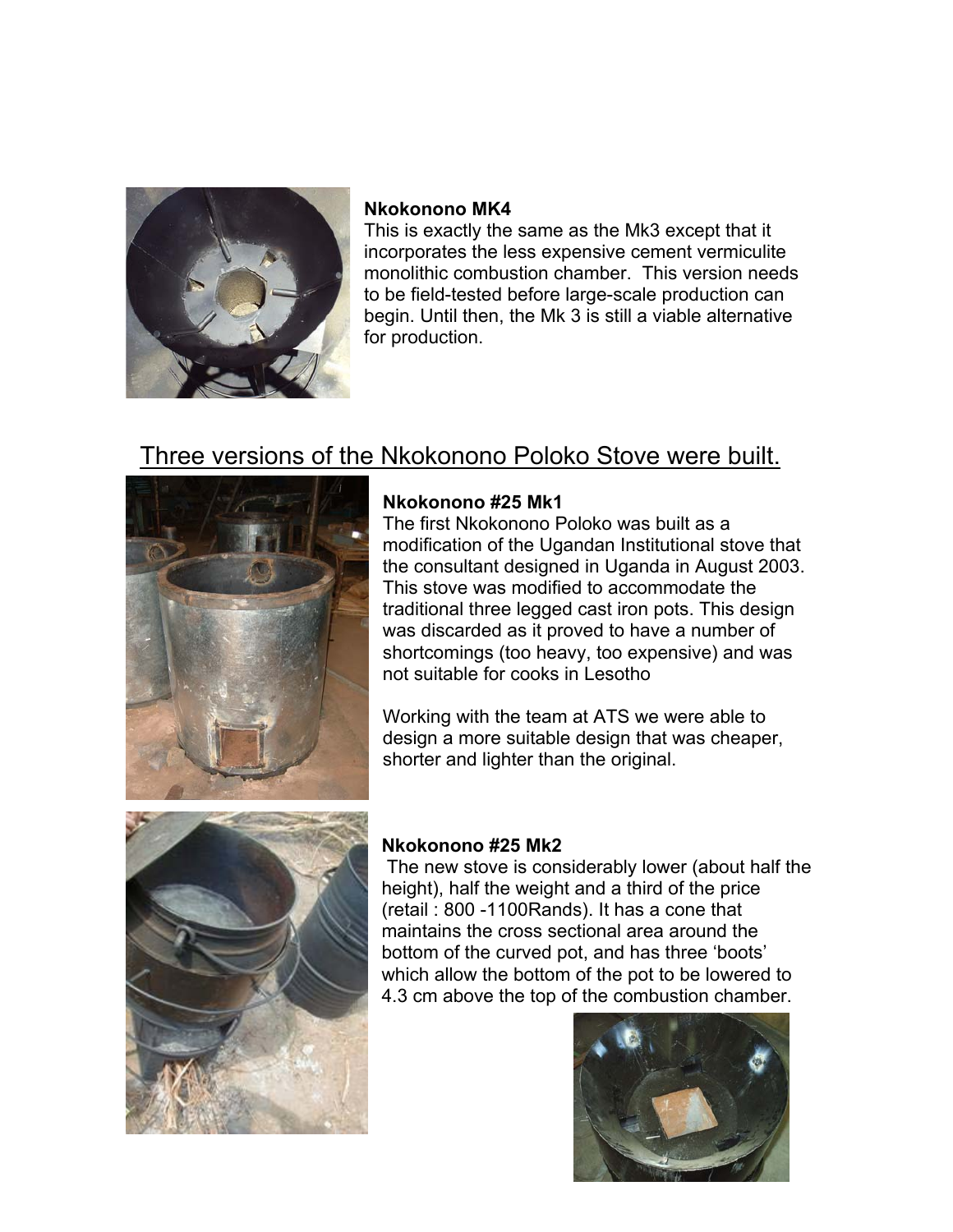

#### **Nkokonono #20 Poloko**

A second Poloko stove was built to accommodate # 20 pots. This stove was built around a 220L drum. Fortuitously, when the pot was placed inside the drum it created the optimal gap between the pot and the stove body. Material costs for this stove are considerably cheaper ( approx 300Rands) but more feedback is necessary to ascertain whether the stove is appropriate (too tall?) for local cooks.

# 3.0 Site Visit

During our first week in Lesotho we accompanied Vivienne Abbot on her visit to the plateau near TY to assess the acceptability of the cooking devices that were placed in April 2003 (Nkokonono Mk1, 2 kinds of solar cookers, and the Vesto stove). Of the 7 households we visited, 4 houses had received the Nkokonono. All of the families were in the process of cooking with the stove upon our arrival. It is possible that they were aware we were coming, and decided to fire the stove to appease us. This is possible - but unlikely - as it was an unplanned surprise visit. The households were using 4 fuel combinations in the Nkokonono:

- wood
- wood and agricultural waste,
- wood and dung and
- agricultural waste

Although people appeared very pleased with the stove as demonstrated by their



comments and the high level of adoption, there were a number of problems, some of which were due to d esignerror and others that were result of improper construction techniques. First, **the gap between the combustion chamber and the pot was not optimal**. This dimension was apparently not communicated to the builders during my brief visit during Mar of 2003. The new designs now have the correct gap. **The stove shelves were not the correct height**. This led to improper airflow and rapid air channel clogging. **The shelves were removable which led to improper usage** (the shelves were placed upside down, placed too far inside and/or not far enough inside the

combustion chamber). This will be addressed in future models that will have a fixed shelf.The popularity of cooking with low density fuels such as dung or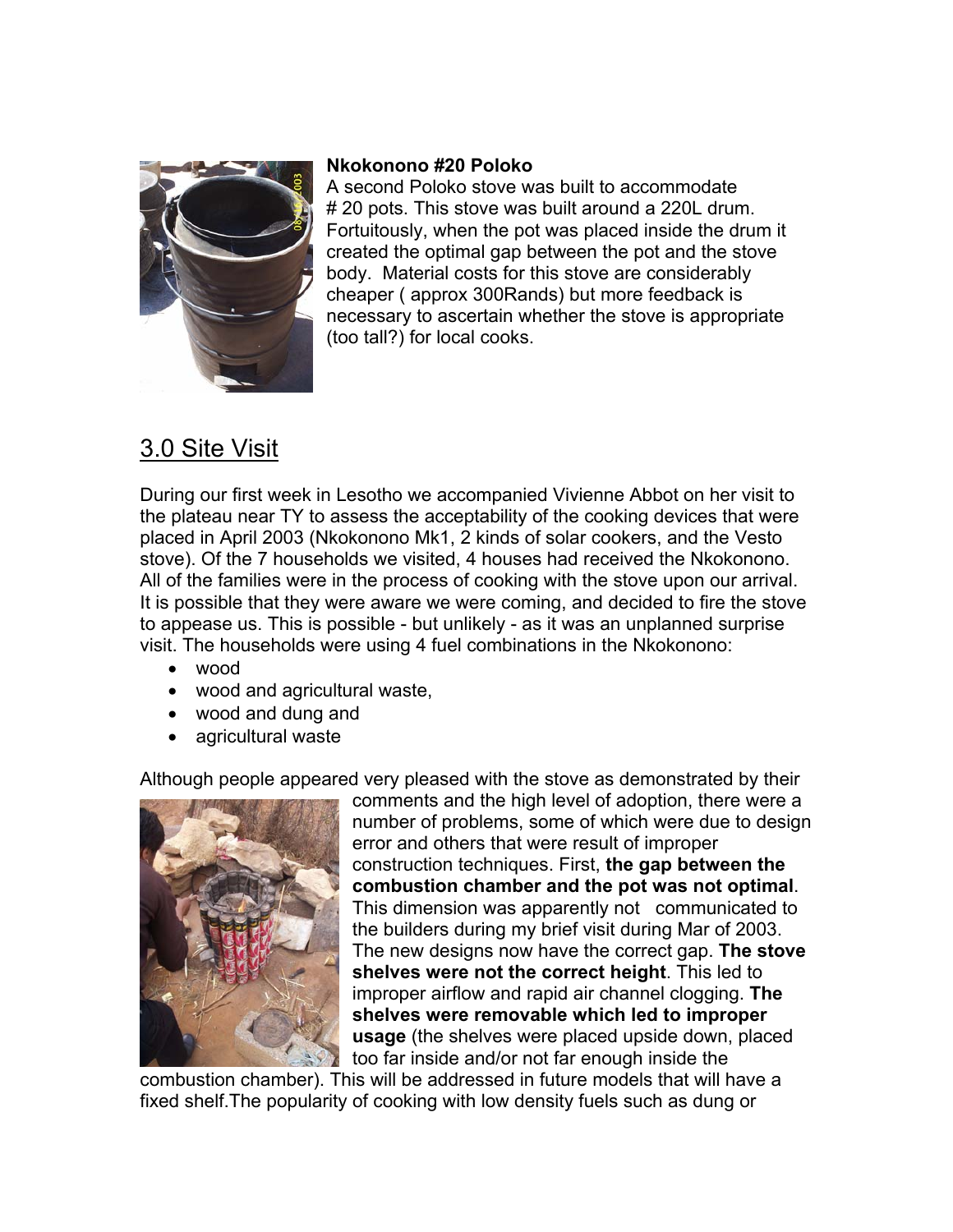agricultural waste meant that the **combustion chamber was filling with ash much faster than with high density fuels such as wood**. The new design will have a deeper elbow that will provide more space for the ash that accompanies low-density fuels. Although the VIC combustion chambers were still functioning (some of the bricks did have cracks) they were **degrading at the top of the combustion chamber where they were interfacing with the pot legs**. Later designs incorporated a combustion chamber cover to protect the insulation and slots to better accept the three legs. And finally, **the tin cans were degrading wherever the flames were contacting them** (notably at the top and at the mouth of the stove). Later models are made without tin cans but the issue of flames on bare steel still needs to be addressed by better insulating the skirt and the fire flow path.

### 3.1 The Vesto Stove

Of the three houses that we visited that had Vesto stoves none of them were in use and they had the appearance of being minimally used. One woman had given her Vesto to a neighbor who had tried it but was not particularly interested in the stove. It was unclear what was the root of their dissatisfaction although one would suspect that it was due to its incompatibility with the traditional cast iron pot.

### 3.2 The parabolic solar cooker

Although very popular -many of the women seemed intent on buying the cooker, even at 800Rand - nobody was actually using it when we arrived (to be fair, it should be noted, that it was only a partially sunny day). Perhaps the women desire the stove more for its status enhancing quality than its ability to cook food. Furthermore, the women, who said that they were using it, were using as a way to conserve gas or electricity, not wood. So even though it has value as a cost saving measure, it probably has limited value as a Biomass Energy Conserving device. In fact the cookers high cost might actually absorb funds that could be used for an improved stove.

# 4.0 The Rocket Bread Oven

### Constructing the bread oven

These pictures are meant to accompany the improved AutoCAD drawings that are being updated by ATS.



This is the outer shell and the combustion chamber of the bread oven.

The lower part of the bread oven is built with 1.2 mm mild steel.

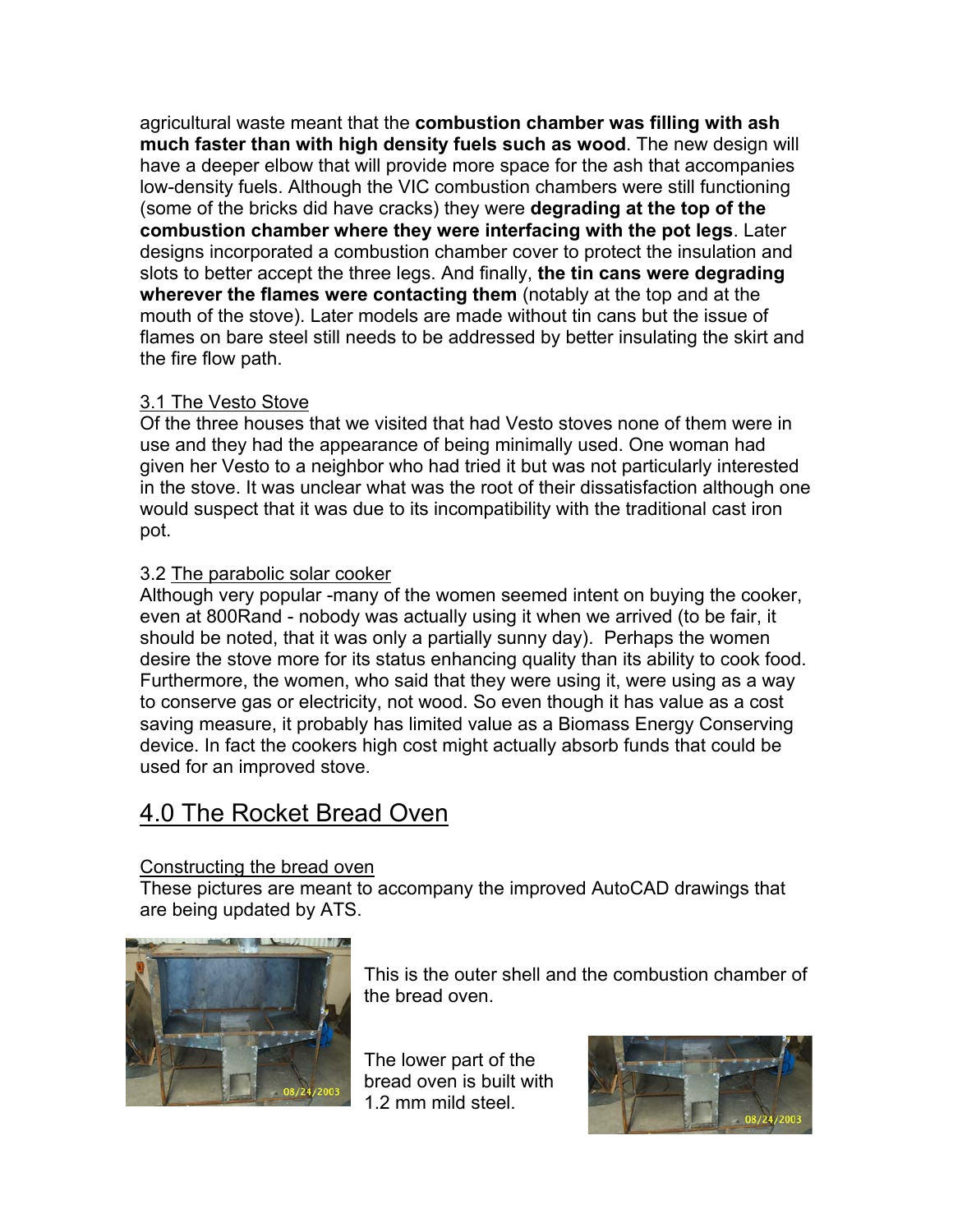

This thinner metal can be used because it will be covered with the insulative cement vermiculite mixture. Pictured here is the fired clay/vermiculite brick, which will be replaced with the cement vermiculite mixture in future models.



The upper part of the bread oven shell should be constructed with 1.6 mm.

A 3mm mild steel diffusion plate is placed above the combustion chamber.





 Coarse Vermiculite Insulation is placed around and on top of the bread oven annulus.





The cover is then placed on top of the insulation.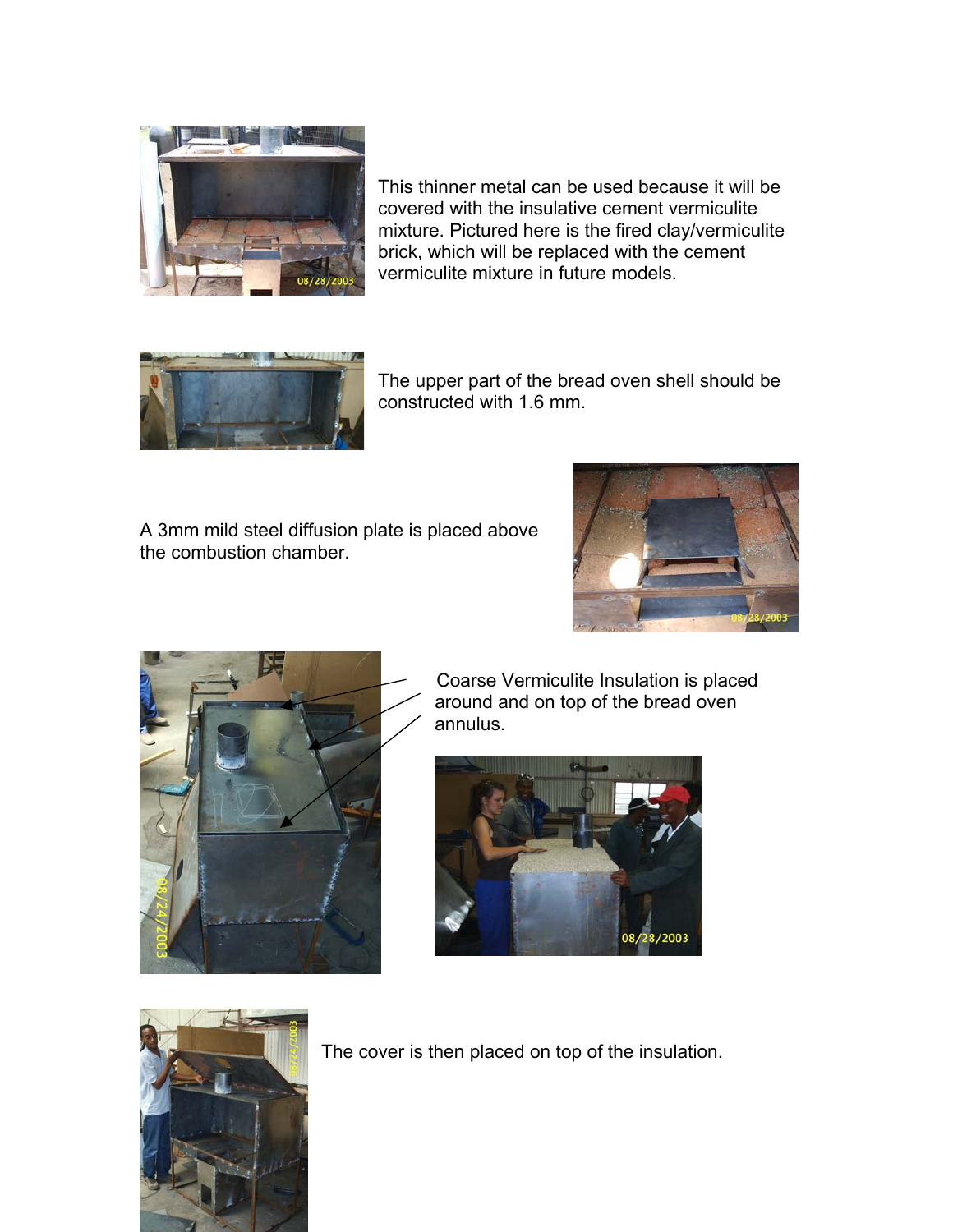Note the angle iron struts that are placed above and on either side of the combustion chamber to support the baking compartment. This supports the baking compartment and allows for easy insertion and removal from the out shell.



The baking compartment (2mm mild baking shell. Note the 2 cm gap on steel) is then inserted into the either side of the bread oven and the 4 cm gap on top of the bread oven.





The detachable face plate (which maintenance, and repair of the . baking compartment) is attached insulated doors, and the stove is allows for easy removal, Hinges are welded on to the painted

Clay tiles are placed on the floor of the oven to moderate baking temperatures between door openings

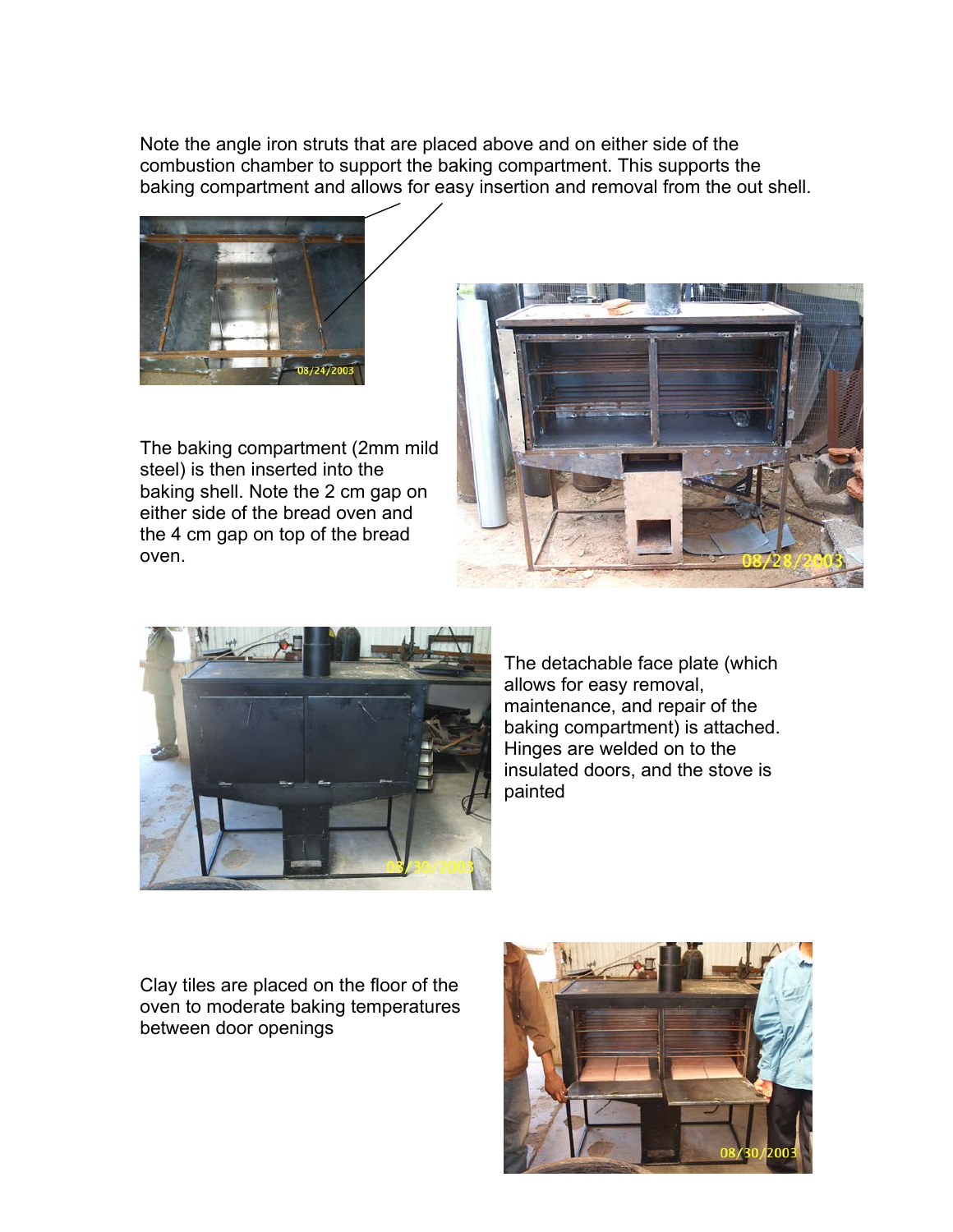

A sliding guillotine door on chamber. This door is used rails is attached above the fuel magazine/feed to reduce airflow after the oven has reached baking temperature.

#### 4.1 Rocket Bread Oven assessment

During my last week in Lesotho Michael Hones and I had a long discussion about Lesotho's rural communities. I probably should have been more cautious when I the bread oven and we both agreed that, in hindsight, it might have been better not design the oven, as it has the potential to increase wood consumption in was approached for a bread oven design. However, in the end, I doubt that it will have an overall negative impact on the local environment.

Here is the bread consumption situation in Lesotho as far as I understand it. At the moment people are not cooking bread commercially with wood in the rural areas of Lesotho. However people *are* cooking bread at home using inefficient three stone fires. If these people purchase bread that is baked in the Rocket Bread Oven then this will hopefully offset the wood consumed by the Bread Oven.

However, without an elaborate baseline study, we can't say whether the Bread oven will result in a net loss or gain in biomass, so for this reason I agree that we should **avoid actively promoting the oven** in Lesotho

During the final stove partner training that I held at ATS I tried, as strongly as possible, to dissuade ATS from promoting it, explaining that we, ProBEC, are in the biomass conserving business and not the stove/oven/bread baking business. Not surprisingly, this plea fell on deaf ears.

#### 4.2 The way forward

I think all we can do at this time is to try to make the best of a less than ideal can do is a) not put any energy into disseminating the oven and b) ensure that it bread oven can be applied to our bakery work in other SADC countries that bake situation: ATS is going to promote the oven whether we like it or not. What we is as fuel efficient as possible. Whatever R&D ATS wants to perform on the bread with wood and face a fuel wood shortage.